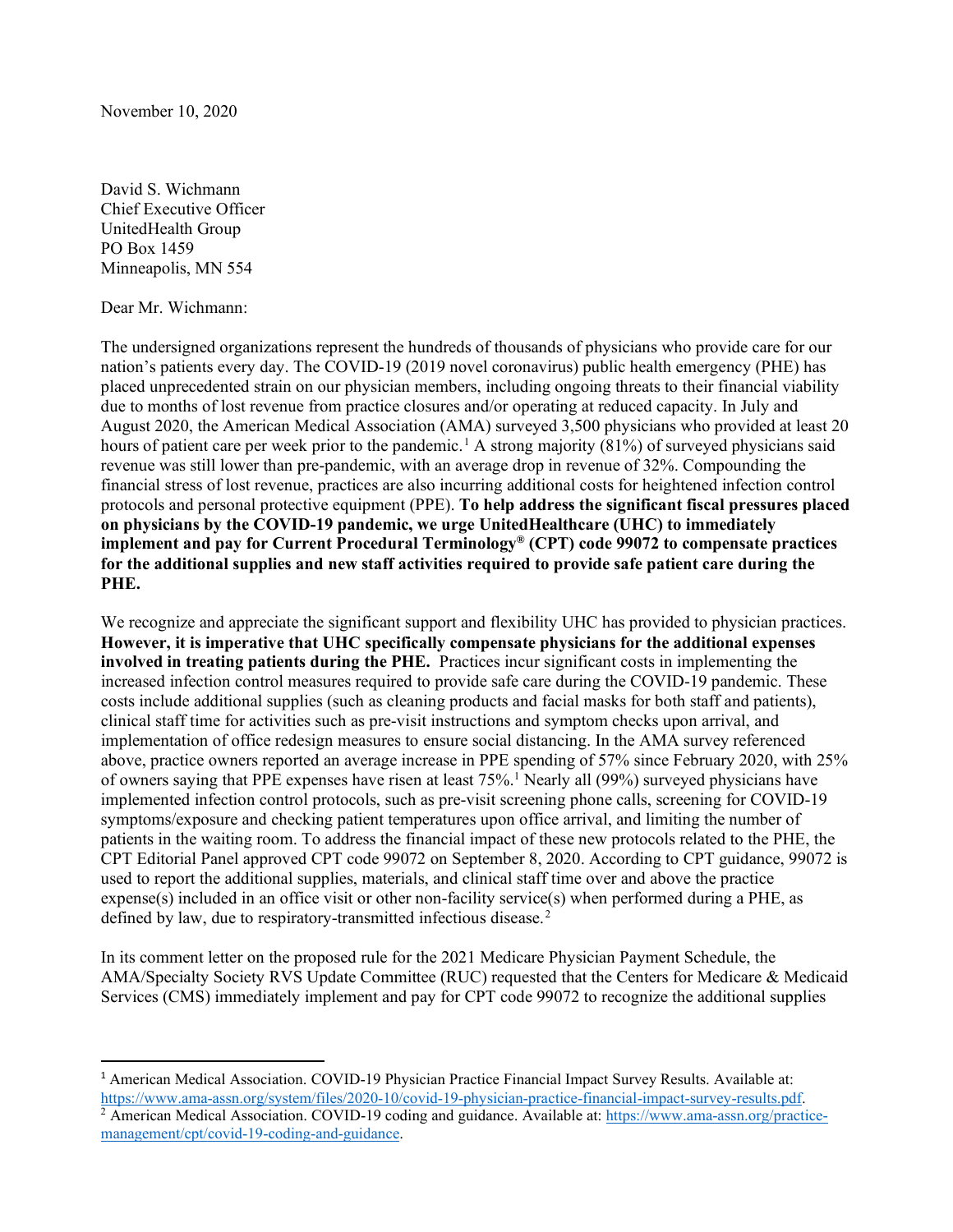David S. Wichmann November 10, 2020 Page 2

and new staff activities required to provide safe care during the PHE. [3](#page-1-0) This recommendation was based on extensive research and analysis by the RUC Practice Expense During the COVID-19 Public Health Emergency Workgroup, which included responses from 50 national medical specialty societies and other health care professional organizations to a practice expense survey and more than 800 submitted invoices. The Workgroup's report, analysis, background information, and practice expense spreadsheet describing the \$6.57 in direct costs for the code are included in Attachment 05 of the RUC comment letter to CMS.

**Our organizations advocate for UHC to immediately implement and pay for CPT code 99072 with no patient cost-sharing during the PHE.** Your support will ensure that physicians receive the critical financial resources needed to maintain intensive infection control measures during the COVID-19 PHE.

If you would like to further discuss this matter, please contact Robert D. Otten, AMA's Vice President of Health Policy, at [rob.otten@ama-assn.org.](mailto:rob.otten@ama-assn.org)

Sincerely,

American Medical Association American Academy of Allergy, Asthma & Immunology American Academy of Child and Adolescent Psychiatry American Academy of Dermatology Association American Academy of Family Physicians American Academy of Hospice and Palliative Medicine American Academy of Neurology American Academy of Ophthalmology American Academy of Otolaryngic Allergy American Academy of Otolaryngology Head & Neck Surgery American Academy of Pediatrics American Academy of Physical Medicine & Rehabilitation American Academy of Sleep Medicine American Association of Clinical Endocrinology American Association of Clinical Urologists American Association of Neurological Surgeons American Association of Neuromuscular & Electrodiagnostic Medicine American Association of Orthopaedic Surgeons American College of Allergy, Asthma and Immunology American College of Cardiology American College of Chest Physicians American College of Gastroenterology American College of Medical Genetics and Genomics American College of Obstetricians and Gynecologists American College of Osteopathic Internists American College of Osteopathic Surgeons American College of Physicians American College of Radiation Oncology American College of Radiology

<span id="page-1-0"></span><sup>&</sup>lt;sup>3</sup> AMA/Specialty Society RVS Update Committee. Comment on CMS Notice of Proposed Rule Making on the revisions to Medicare payment policies under the Physician Payment Schedule for calendar year (CY) 2021. Available at: [https://www.regulations.gov/document?D=CMS-2020-0088-11011.](https://www.regulations.gov/document?D=CMS-2020-0088-11011)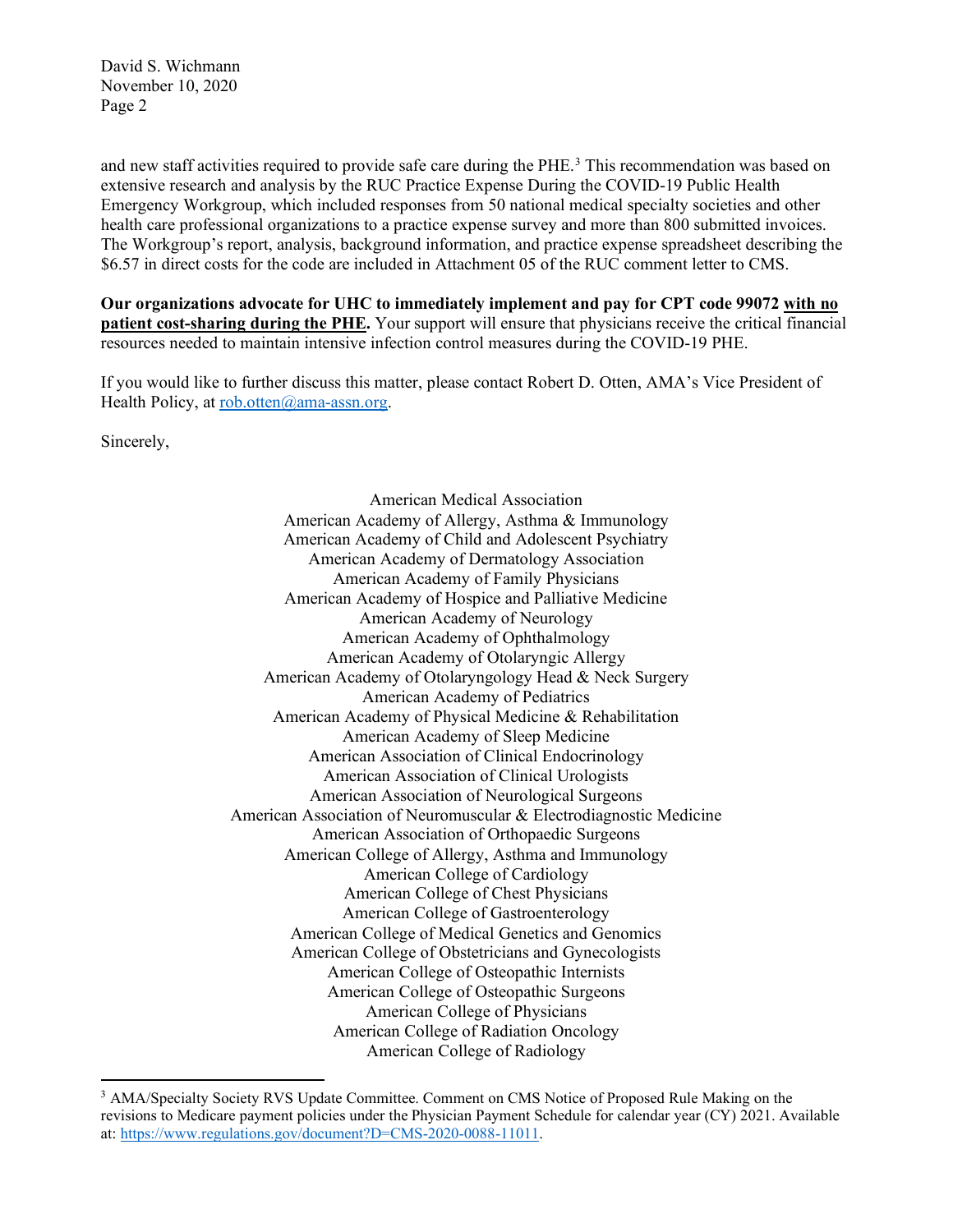David S. Wichmann November 10, 2020 Page 3

> American College of Rheumatology American College of Surgeons American Gastroenterological Association American Geriatrics Society American Institute of Ultrasound in Medicine American Medical Women's Association American Society for Dermatologic Surgery Association American Orthopaedic Foot & Ankle Society American Osteopathic Association American Psychiatric Association American Rhinologic Society American Society for Aesthetic Plastic Surgery American Society for Clinical Pathology American Society for Gastrointestinal Endoscopy American Society for Laser Medicine and Surgery American Society for Metabolic and Bariatric Surgery American Society for Radiation Oncology American Society for Surgery of the Hand American Society of Anesthesiologists American Society of Cataract & Refractive Surgery American Society of Echocardiography American Society of General Surgeons American Society of Hematology American Society of Neuroradiology American Society of Plastic Surgeons American Society of Regional Anesthesia and Pain Medicine American Society of Retina Specialists American Thoracic Society American Urogynecologic Society American Urological Association American Vein & Lymphatic Society Association for Clinical Oncology Congress of Neurological Surgeons Endocrine Society Heart Rhythm Society Infectious Diseases Society of America International Society for the Advancement of Spine Surgery Medical Group Management Association National Association of Medical Examiners Renal Physicians Association Society for Vascular Surgery Society of Cardiovascular Computed Tomography Society of Gynecologic Oncology Society of Interventional Radiology Spine Intervention Society The Society for Cardiovascular Angiography and Interventions The Society of Thoracic Surgeons

> > Medical Association of the State of Alabama Alaska State Medical Association